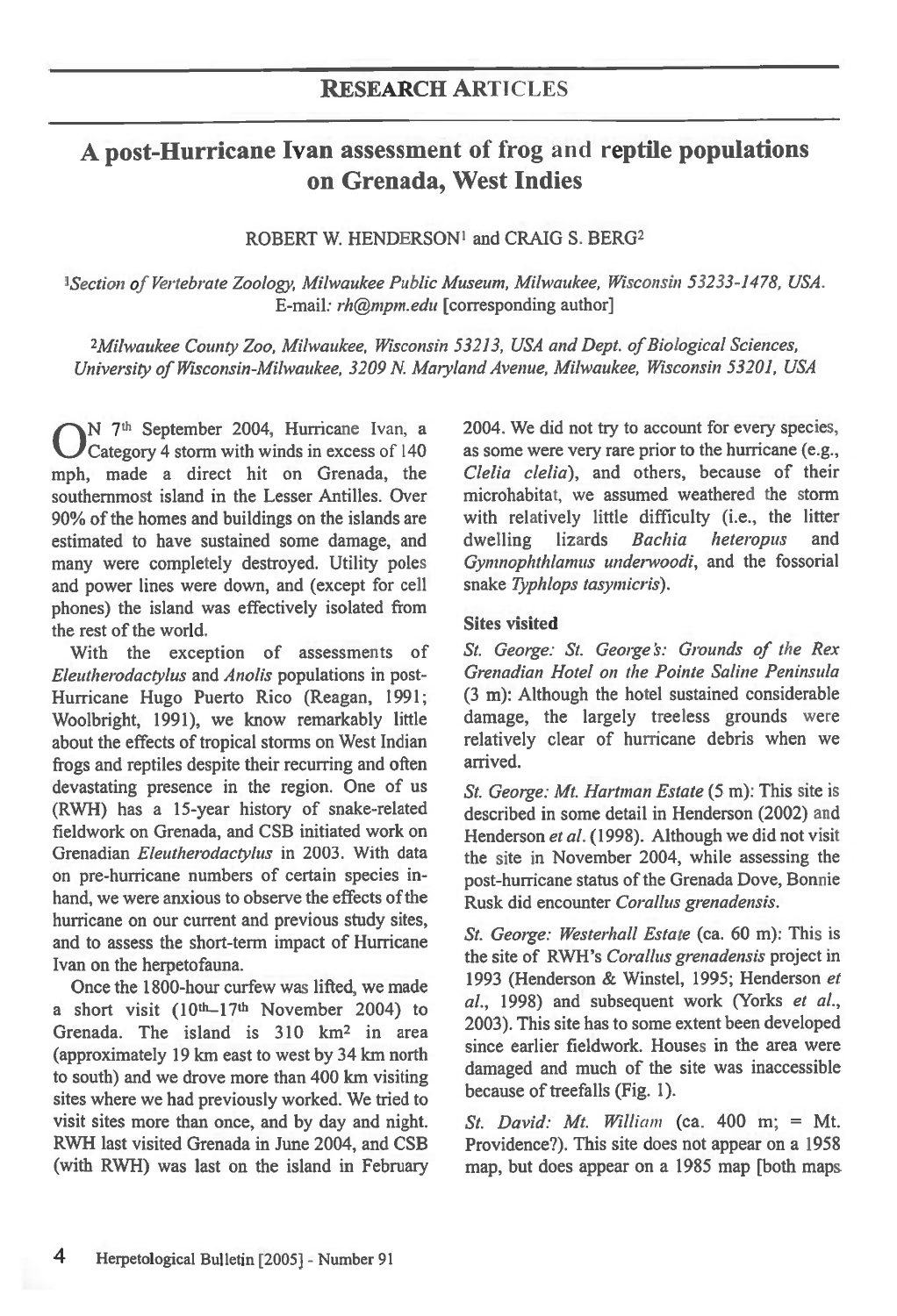by Directorate of Overseas Surveys]. It should not be confused with the Mt. William that is near the northwest coast [Duquesne Bay] in St. Mark Parish); the forest here was hit extremely hard. Trees were downed or at sharp angles to the ground; many large branches were downed, and many standing trees were stripped of small branches and foliage. As elsewhere across the island, nutmeg trees *(Myristica fragrans)* were hit especially hard, and they had been common at this site. Some cacao *(Theobroma cacao)* remained standing, as did some tree ferns *(Cyathea* sp.).

*St. Andrew: Grand Etang National Park* (525 m): The forest here was devastated by the hurricane. Trees were snapped off at their trunks or completely uprooted. Others had large branches ripped off, and most trees were stripped of their foliage. What was once a closed-canopy forest with many trees attaining heights of 30 m (Beard, 1949) was now open and sun-drenched (Fig. 2). A data logger recorded temperature and relative humidity at this site during our February and November frog surveys. Despite the absence of canopy, the relative humidity at 0.5 m did not substantially differ between the two months (February: 83-100%; November: 86-100%). Air temperature in November was within the normal range (21.3-26.3°C) for Grand Etang (Henderson, 2002). *St. Andrew: Spring Garden Estate* (460 m): A site comprised mainly of orchard trees (citrus, nutmeg,

banana, cacao), it, like Grand Etang, sustained tremendous damage during the hurricane. We did not search for treeboas at this site since, as at Grand Etang, they are uncommon and most searches do not produce snakes (see Henderson, 2002).

*St. Andrew: Birch Grove* (ca. 150 m): A sprawling town on the leeward side of the central range of mountains, this was the only site where we routinely encountered *Leptodactylus validus* prior to Hurricane Ivan.

*St. Andrew: Balthazar Estate (75* m): This site was dominated largely by orchard trees (see Henderson, 2002 for a description and photograph). We made a very brief visit on the night of 13<sup>th</sup> November. Many citrus trees were intact and heavy with fruit, but the trail was blocked by fallen trees.

*St. Andrew: Pearls (5* m): This is RWH's current *Corallus grenadensis* study site. Upon our arrival at the site in November, we were unable to drive into the site because of trees and large branches felled by the hurricane (Fig. 3). Following the 520 m transect (established in 2002) was impossible, but we walked from one end to the other, either paralleling it or occasionally finding it among fallen trees and branches. The site had been chosen because it was navigable while searching for snakes, but the hurricane rendered it unworkable and future work will require a chainsaw to at least make a narrow path through the transect. We do not want to dramatically diminish the modifications made by Ivan.

#### **Species assessments**

*Bufo marinus:* We were surprised that we did not encounter this species during our surveys. It was often observed at Pearls in the water-filled ruts of a dirt road or on the abandoned runway of the old airport (which is now used as a thoroughfare for cars, trucks, and cows). Imagining this species being deleteriously impacted by anything is difficult and its absence from our surveys is undoubtedly due to insufficient effort in appropriate situations.

*Eleutherodactlyus euphronides:* This endemic frog was surveyed at Grand Etang and Mt. William. Although the absolute numbers counted during searches were comparable to those recorded during our February 2004 surveys, the encounter rates at specific transect sites were slightly higher in November. At Grand Etang in February, 27 *E. euphronides* were encountered along two 100-meter transects during 4 hours of timed searches (6.75 frogs/man hour). During November, 16 frogs were counted along these transects during 2 hours (8.0 frogs/man hour).

At Mt. William the encounter rate along a 50 meter transect in February was 2.0 frogs/manhour. During November this transect yielded 3.0 frogs/man-hour during two 30-minute searches. This elevated encounter rate may be due to the fact that November is the wettest month of the year and February is one of the driest (Henderson, 2002).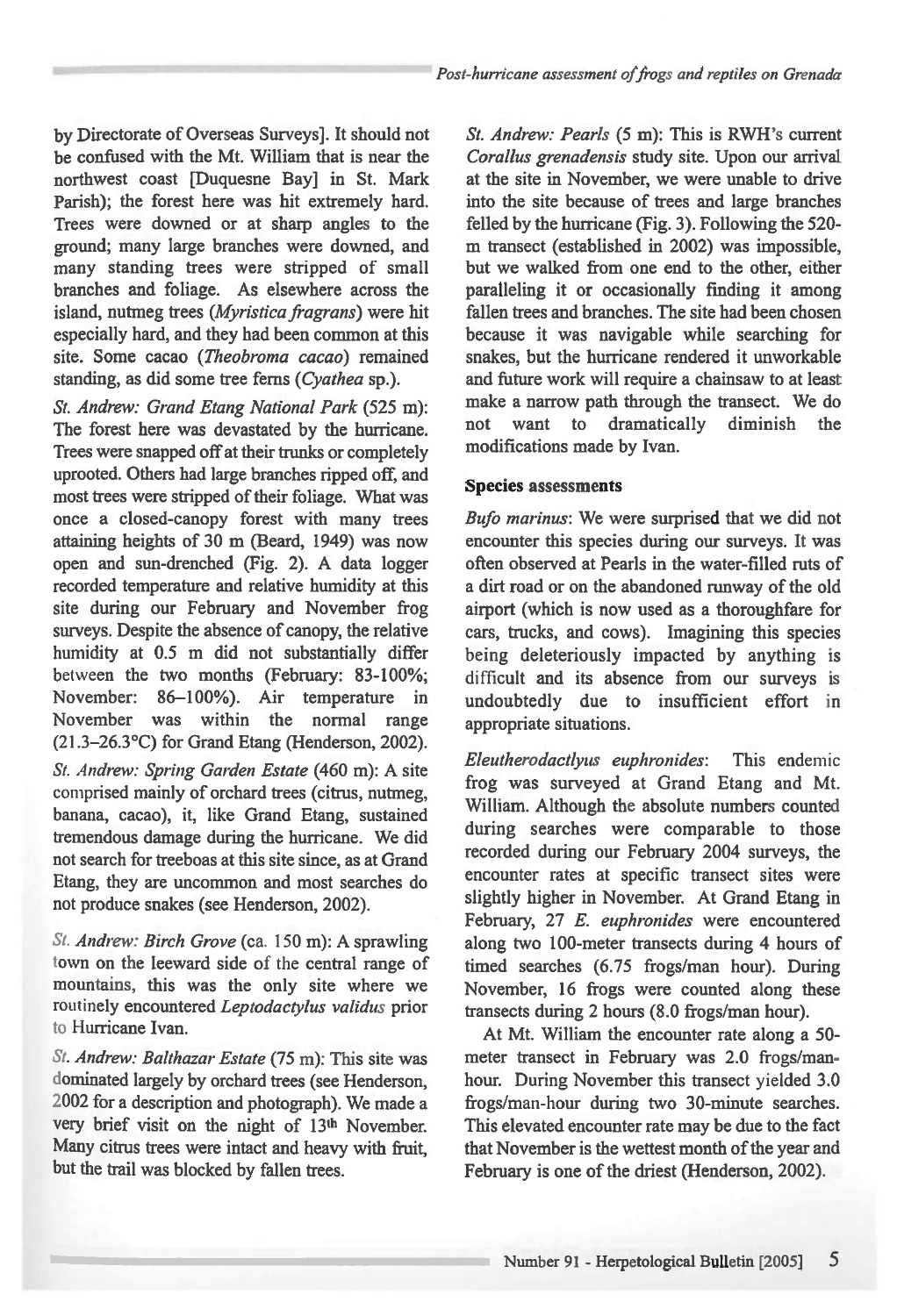

Figure 1. Views along trail at Westerhall Estate, Grenada. The photograph on the left was taken in 1993 ( $\oslash$  R. A. Winstel); the image on the right was taken in November 2004, two months after Hurricane Ivan had hit the island.

*Eleutherodactylus johnslonei:* This invasive frog species was previously found at every site that we visited in February 2004. It remains ubiquitous and numerous juveniles were observed. Similar to its congener, the absolute numbers of this species counted during timed searches were also comparable to those recorded during our February 2004 surveys, and the encounter rates at specific transect sites were slightly higher in November. At Grand Etang in February, 163 *E. johnstonei*  were encountered along two 100-meter transects during 4 hours of timed searches (40.8 frogs/man hour). In November, 89 frogs were counted along these transects during 2 hours (44.5 frogs/man hour).

At Mt. William the encounter rate along a 50 meter transect in February was 5.5 frogs/manhour. During November this transect yielded 19.0 frogs/man-hour during two 30-minute searches. In all likelihood these frogs were more numerous due to the influence of November's increased rainfall.

*Leptodactylus validus:* We had previously encountered this frog in numbers only in a roadside ditch in Birch Grove (June 2002, February 2003, February 2004) and heard it calling at one site each in St. George's and the Pearls area. Occasional individuals (never more than one) were found elsewhere during surveys conducted in June 2002



(Germano *et al.,* 2003). In November, we heard it calling day and night in every parish through which we passed (St. Andrew, St. George, St. David). It occurred in roadside ditches, in grass and waterfilled depressions adjacent to pastures, and in the ruts created by vehicle tires on unpaved, muddy, roadways. Barbour (1914) reported this species from the shore of Grand Etang; in November we encountered it there for the first time despite having visited the area dozens of times over a 15-year period.

*Hemidactyhts mabouia:* We encountered this human commensal every night (10th-14th November) at our guesthouse in Dunfermline (near Pearls in St. Andrew Parish).

*Thecadactylus rapicauda: We* observed this gecko active in the forest at Pearls at night on 10<sup>th</sup> November.

*Anolis aeneus:* This polychrotid was observed at every site we visited. At night, *A. aeneus* was often seen sleeping on dead branch and leaf surfaces, and its green coloration made it conspicuous against the brown of dead foliage. It remains ubiquitous and abundant.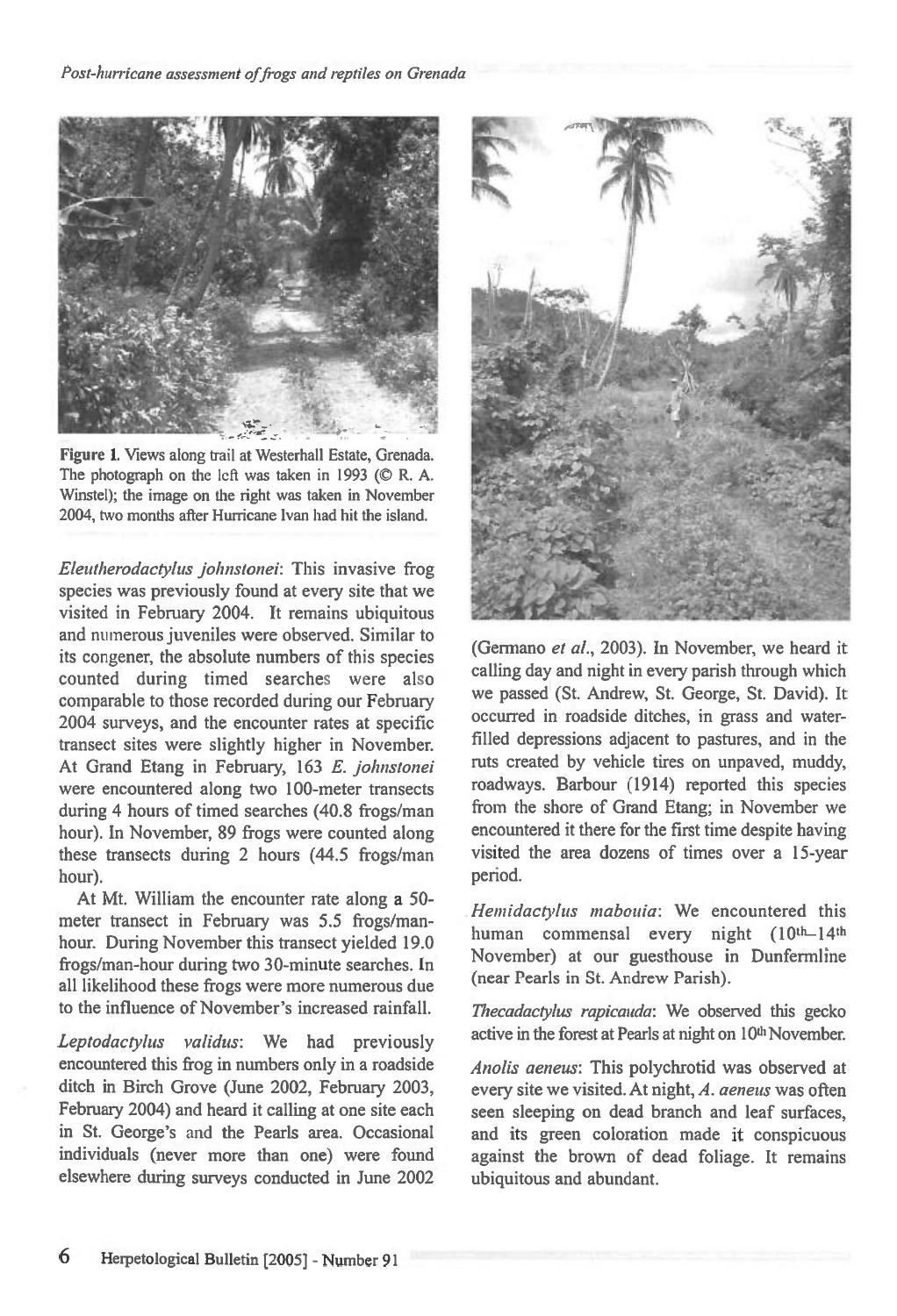Anolis richardii: Like *A.* aeneus, we observed this lizard at every site we visited; it remains ubiquitous and abundant.

Anolis sagrei: Two individuals of his recently introduced anole (Greene *et at.,* 2002) were observed at the Rex Grenadian Resort between 09:50 and 10:20 hrs on 11<sup>th</sup> November.

Iguana *iguana:* This large lizard was not observed, but it is infrequently encountered on Grenada. Although occasionally encountered at Pearls and near Levera Pond (St. Patrick Parish), its absence during our November surveys was undoubtedly due to insufficient effort in appropriate habitat rather than to the impact of Hurricane Ivan.

Mabuya sp.: This litter species is infrequently observed on Grenada. We assume that it was not severely impacted by the hurricane.

Ameiva ameiva: Prior to the hurricane, this species occurred in small enclaves in open, drastically altered habitats (e.g., grounds of resorts and guest houses). We found *A. ameiva* to be abundant on the grounds of the Rex Grenadian Resort. Between 09:50 and 10:20 hrs on 11<sup>th</sup> November, we observed 27 individuals representing all size classes. They were on the broad expanse of lawn, in flowerbeds, and on roads and walkways. We had never seen them in this abundance previously, nor as widely distributed throughout the resort grounds. This may be attributable to the resort being closed to guests because of hurricane damage. Because human activity was depressed, the lizards may have become bolder and expanded their areas of activity.

Corallus grenadensis: The distribution of this species on Grenada has been the focus of research since 1988, and a mark-recapture project was initiated at Pearls in 2002. Seven *C.* grenadensis were encountered at Pearls in 80 minutes (2.6 snakes/man-hour) on 10th November. Six of the snakes were young-of-the-year and one was a yearling. In comparison, in November 2003, treeboas were encountered at rates of 2.0-4.0/man-hour. Corallus grenadensis has been encountered at rates exceeding 10.0/man-hour (Henderson, 2002) at Pearls.



Figure 2. A cleared trail at Grand Etang National Park along which Eleutherodactylus surveys were conducted. Prior to Hurricane Ivan, this trail was under a closed canopy.

On 12<sup>th</sup> November at Mt. William, treeboas were seen foraging in the crowns of trees that were on the ground. Others were moving through leafless trees and in low shrubs above a roadcut. A 600-m transect was established along the road (narrow and infrequently used by vehicular traffic). Seven *C.* grenadensis were seen in 65 min (6.4 snakes/man-hour). They included young of the year and large (>1.25 m SVL) adults. On 14th November along the same transect, four treeboas were encountered in 52 min (4.6/man-hour). At this site in June 2004, eight treeboas were observed at the rate of 2.7/man-hour.

A brief search was made at Westerhall Estate on  $12<sup>th</sup>$  November, and we found one C. grenadensis in a 30 min search (1.0/man-hour). One treeboa was seen during a similarly brief visit in June 2004 (0.67/man-hour).

A 20-min search at Balthazar Estate on 13th November failed to yield any treeboas. This site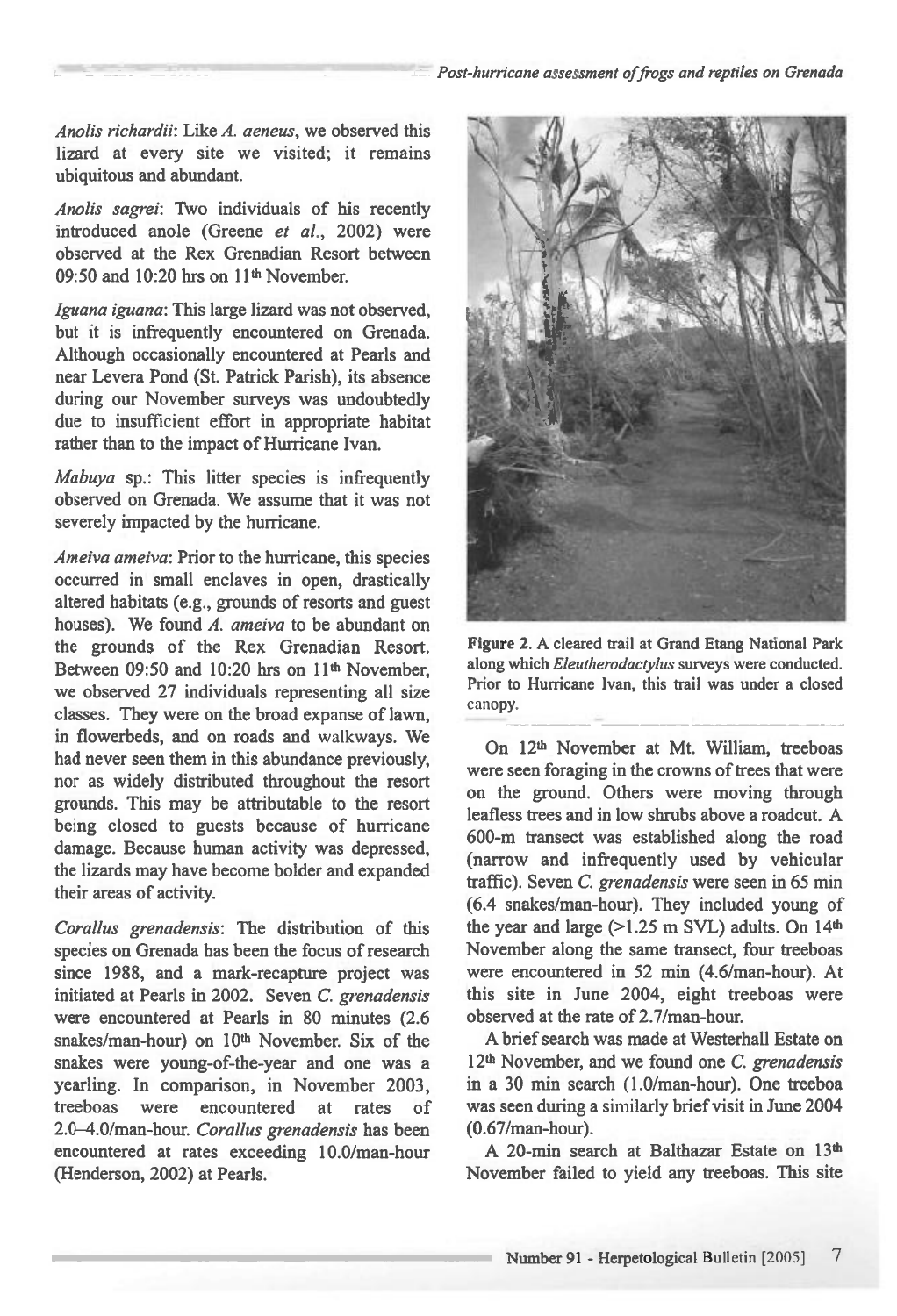

**Figure 3. Trail at the Pearls** *Corallus grenadensis* **study site. Downed trees and branches made use of this trail impossible.** 

had not been searched since 2000 when *C. grenadensis* was encountered at the rate of 3.8/man-hour (Henderson, 2002). Our search was inadequate to assess the impact of the hurricane on treeboas at this site.

*Mastigodryas bruesi:* This colubrid was not encountered. It is not a common species on Grenada, but it was observed at Westerhall (D. Yorks, in litt.) and Morne Delice (St. David Parish; CSB, pers. observ.) in 2003. Its absence during our surveys can be attributable to lack of sufficient effort rather than consequences of the hurricane.

## **DISCUSSION**

The damage wrought on forest habitats by Hurricane Ivan was alarming to see and, undoubtedly, frogs, lizards, and snakes were killed during the hurricane due to high winds, falling trees and branches, and heavy rains. We were gratified, nonetheless, to find species of frogs and reptiles *at* the respective sites where they were last encountered prior to the hurricane, and in comparable numbers. Certainly the four species identified by Germano et al. (2003) as ubiquitous *(E. johnstonei, A. aeneus, A. richardii,* and *C. grenadensis)* remained so after Ivan.

The most obvious habitat alteration based on our observations was the physical restructuring of substrates for foraging by frogs, lizards, and snakes, and for calling by *Eleutherodactylus.*  Structural habitat is critical in resource partitioning by species of *Anolis* and among different size classes of *Corallus grenadensis.* At many sites structural aspects of the habitat were dramatically altered and future fieldwork will examine how various species respond to those alterations.

Despite observing reassuring numbers of certain species, some localized populations of frogs and reptiles probably will be negatively

impacted by the severe habitat alteration inflicted by Ivan. Our November visit occurred during the height of the rainy season and it is possible that dry season (December-May) conditions in previously forested (closed canopy) areas may have a deleterious impact on members of the herpetofauna. Conversely, this is not the first hurricane to hit Grenada, and frog and reptile populations on the island have undoubtedly been impacted by tropical storms for millennia and have managed to sustain viable populations. Whether West Indian animals are adapted to withstand the impact of something as unpredictable and intermittent as a hurricane is open to conjecture, but finding animals where they were prior to Hurricane Ivan should not be surprising. In fact, we would have been more surprised had we not found them. But, as noted by Tanner *et al.* (1991), determining the impact of hurricanes on animals in the Caribbean should be a top priority. We will continue to monitor *Eleutherodactylus* and *Corallus* populations in hurricane-altered habitats for the next several years.

## ACKNOWLEDGEMENTS

Our fieldwork in November 2004 was funded largely by the Zoological Society of Milwaukee County. Additional funding came from the Windway Foundation and the Milwaukee Public Museum. Fieldwork by RWH in June 2004 was, in